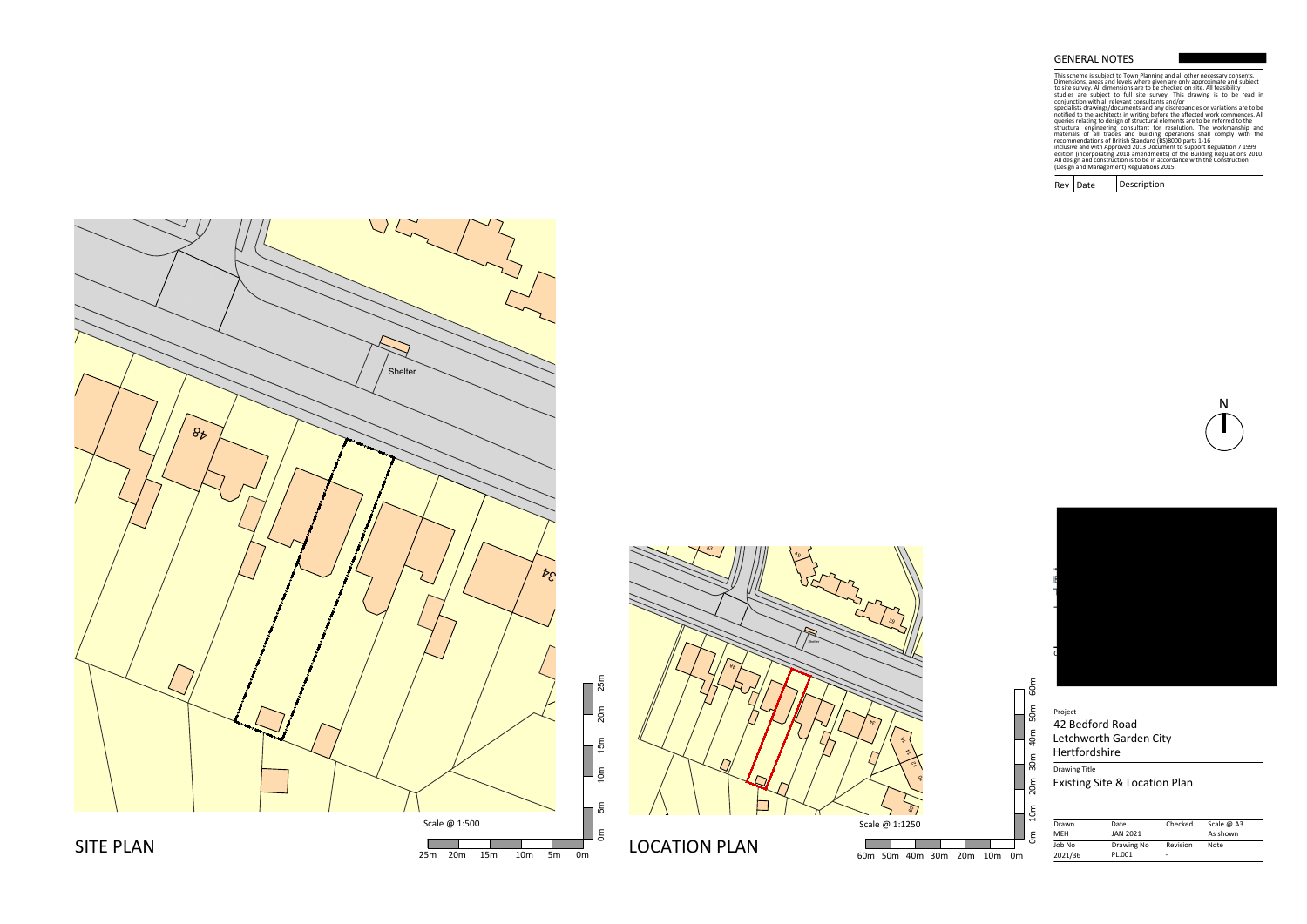Drawing Title

 $Rev | Date$ Description



| Drawn<br><b>MEH</b> | Date<br>JAN 2021 | Checked  | Scale $\omega$ A3<br>1:500 |  |
|---------------------|------------------|----------|----------------------------|--|
| Job No              | Drawing No       | Revision | Note                       |  |
| 2021/36             | PL.006           | ۰        |                            |  |

## Project 42 Bedford Road Letchworth Garden City Hertfordshire

## GENERAL NOTES

This scheme is subject to Town Planning and all other necessary consents.<br>This scheme is subject to Town Planning and all other necessary consents.<br>To ite survey. All dimensions are to be checked on site. All feasibility<br>c



Proposed Site Plan





Scale @ 1:500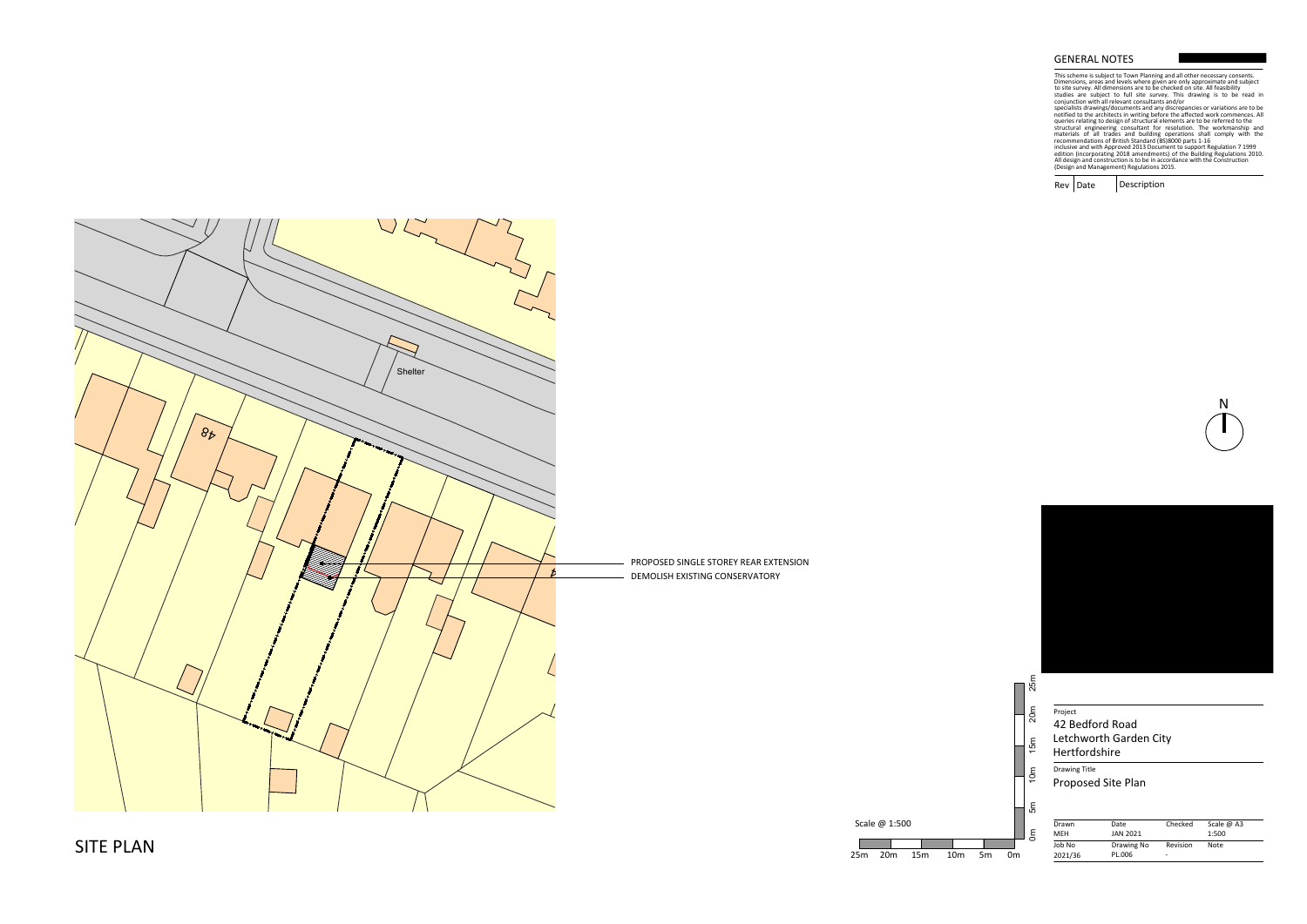Drawing Title

Rev Date Description





| Drawn<br><b>MEH</b> | Date<br><b>JAN 2021</b> | Checked       | Scale $\omega$ A3<br>1:100 |  |
|---------------------|-------------------------|---------------|----------------------------|--|
| Job No<br>2021/36   | Drawing No<br>PL.003    | Revision<br>۰ | Note                       |  |

# Project 42 Bedford Road Letchworth Garden City Hertfordshire

## GENERAL NOTES

This scheme is subject to Town Planning and all other necessary consents.<br>This scheme is subject to Town Planning and all other necessary consents.<br>To ite survey. All dimensions are to be checked on site. All feasibility<br>c

Existing Elevations



Scale @ 1:100

SIDE ELEVATION (C-C)

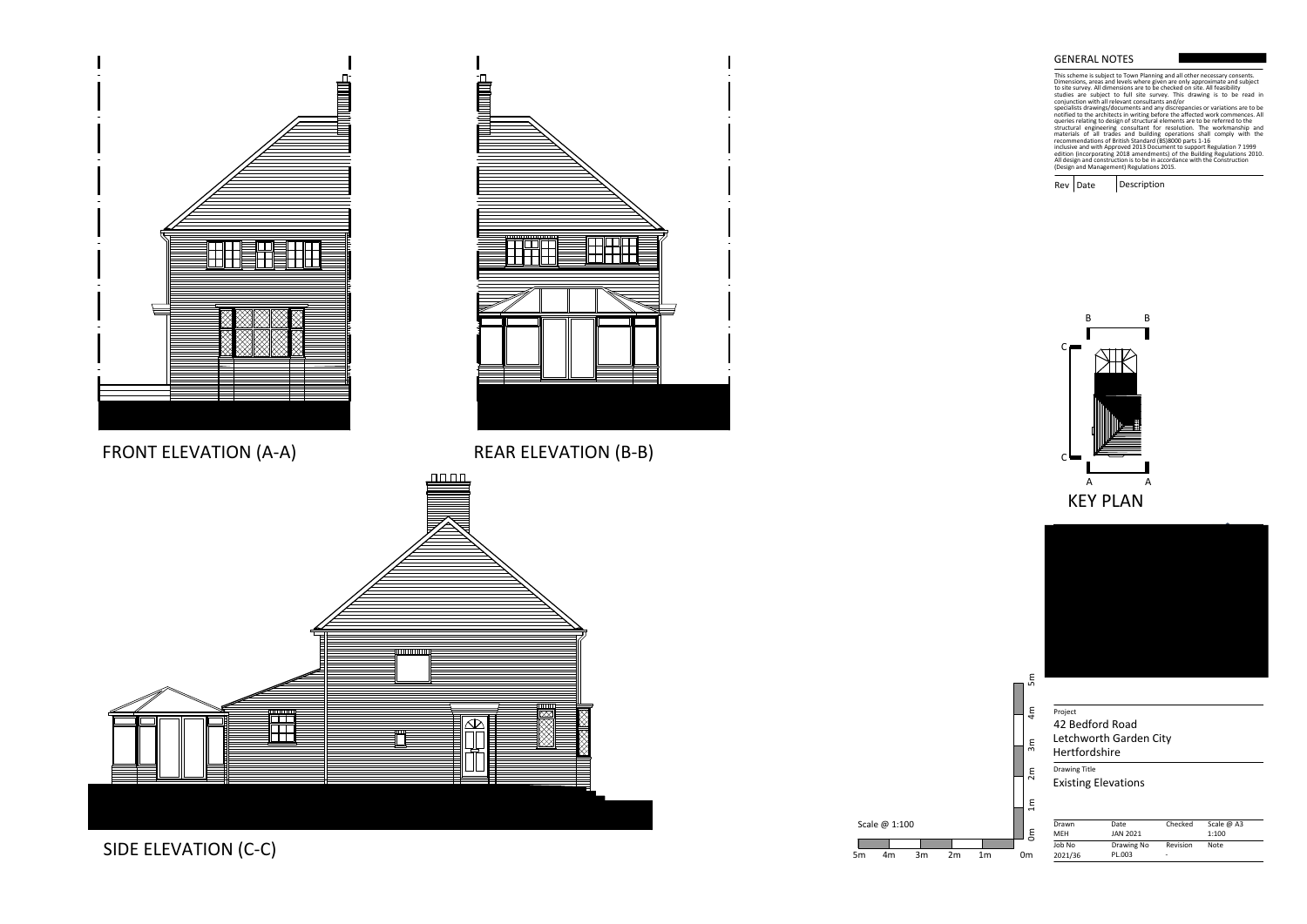Drawing Title

Rev Date Description



 Scale @ 1:100 Scale @ 1:100<br>5m 4m 3m 2m 1m 0m



| Drawn<br><b>MEH</b> | Date<br>JAN 2021     | Checked       | Scale $\omega$ A3<br>1:100 |  |
|---------------------|----------------------|---------------|----------------------------|--|
| Job No<br>2021/36   | Drawing No<br>PL.002 | Revision<br>۰ | Note                       |  |

# Project 42 Bedford Road Letchworth Garden City Hertfordshire

## GENERAL NOTES

This scheme is subject to Town Planning and all other necessary consents.<br>This scheme is subject to Town Planning and all other necessary consents.<br>To ite survey. All dimensions are to be checked on site. All feasibility<br>c



Existing Floor Plans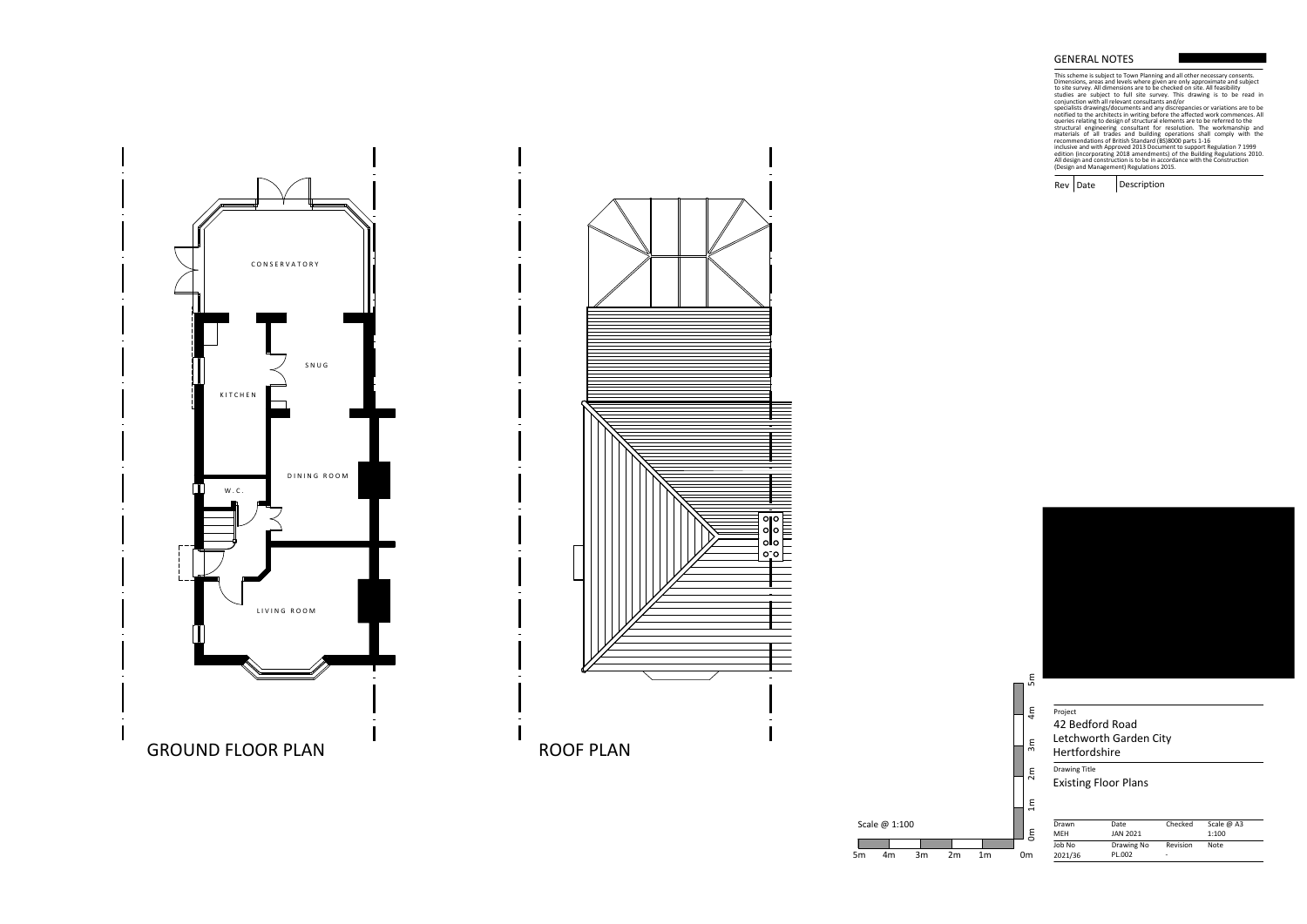

This scheme is subject to Town Planning and all other necessary consents.Dimensions, areas and levels where given are only approximate and subject<br>to site survey. All dimensions are to be checked on site. All feasibility to site survey. All dimensions are to be checked on site. All feasibility

specialists drawings/documents and any discrepancies or variations are to benotified to the architects in writing before the affected work commences. Allqueries relating to design of structural elements are to be referred to the<br>structural engineering consultant for resolution. The workmanship and structural engineering consultant for resolution. The workmanship andmaterials of all trades and building operations shall comply with therecommendations of British Standard (BS)8000 parts 1-16inclusive and with Approved 2013 Document to support Regulation 7 1999edition (incorporating 2018 amendments) of the Building Regulations 2010.All design and construction is to be in accordance with the Construction<br>(Design and Management) Regulations 2015. **GENERAL NOTES**<br>
This scheme is subject to Tov<br>
This scheme is subject to Tov<br>
Dimensions, areas and levels<br>
to site survey. All dimensions<br>
studies are subject to full<br>
conjunction with all relevant<br>
specialists drawings/

Description Rev Date

studies are subject to full site survey. This drawing is to be read inconjunction with all relevant consultants and/or

| 42 Bedford Road<br><b>Hertfordshire</b> | Letchworth Garden City     |          |            |
|-----------------------------------------|----------------------------|----------|------------|
| <b>Drawing Title</b>                    |                            |          |            |
|                                         |                            |          |            |
|                                         |                            |          |            |
|                                         | <b>Proposed Elevations</b> |          |            |
|                                         |                            |          |            |
|                                         |                            |          |            |
| Drawn                                   | Date                       | Checked  | Scale @ A3 |
| MEH                                     | JAN 2021                   |          | 1:100      |
| Job No                                  | Drawing No                 | Revision | Note       |



End to the Project<br>
End to the Hertford:<br>
End the Proposed<br>
End to the Proposed<br>
End to the Proposed<br>
End to the Proposed<br>
Om 2021/36

SIDE ELEVATION (C-C)